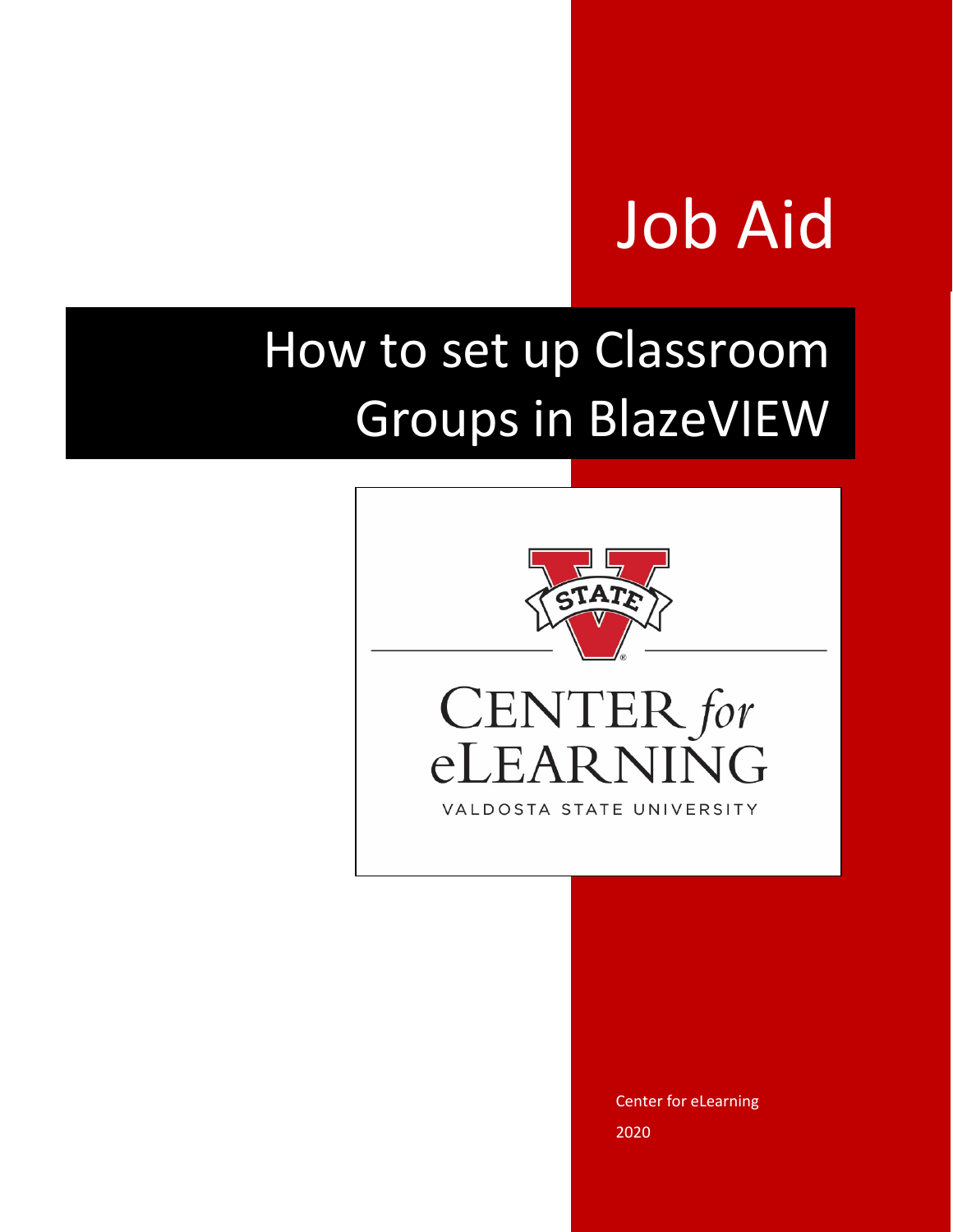# Contents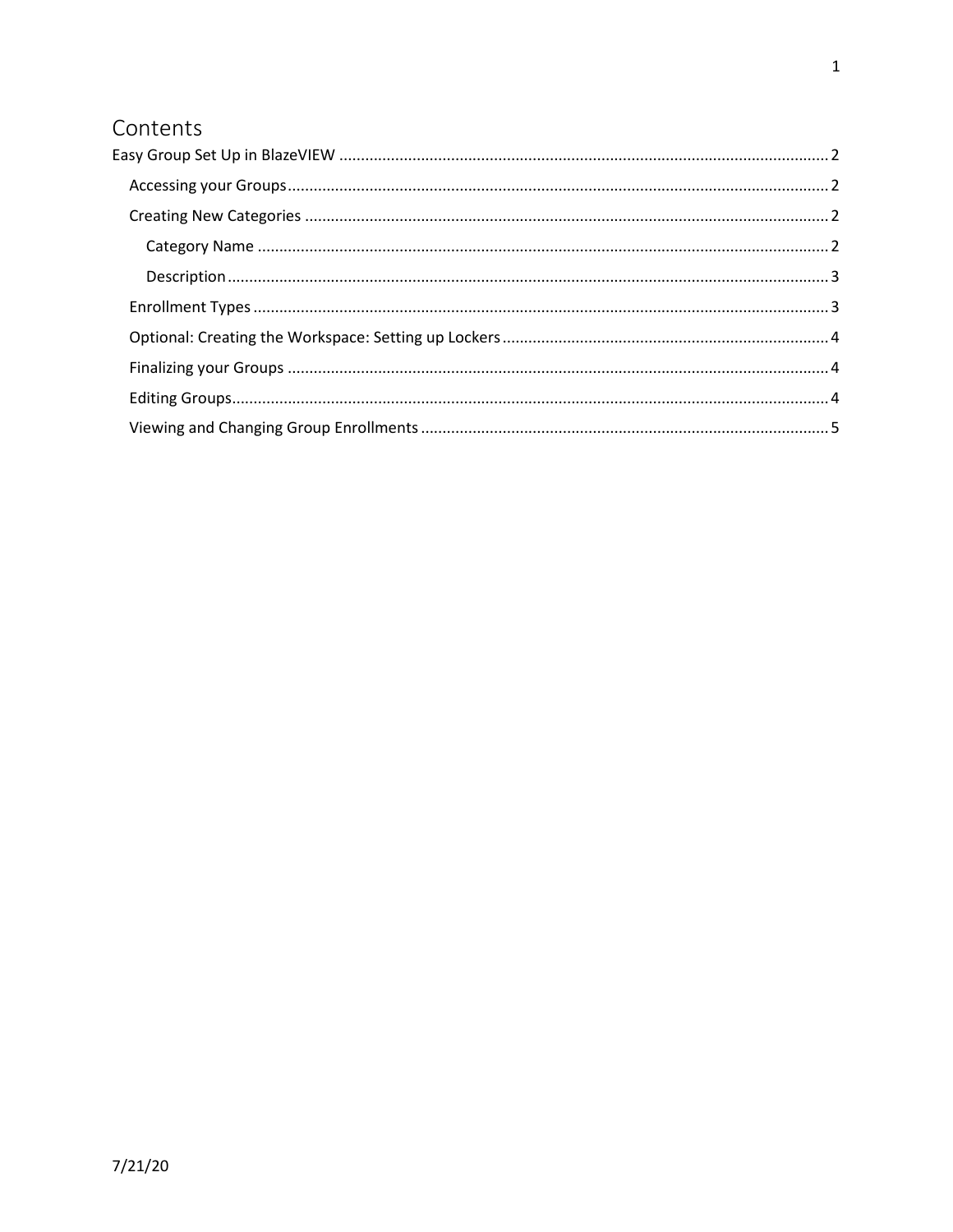# <span id="page-2-0"></span>**Easy Group Set Up in BlazeVIEW**

BlazeVIEW offers the ability for instructors to create groups to schedule on-campus student attendance.

#### <span id="page-2-1"></span>Accessing your Groups

Choose the course in which you will be working. You can select your course from your waffle icon or your pinned courses on your BlazeVIEW homepage.

From the course Navbar, choose Communication.

Select Groups.

| M blazeview   D2L Test Course    |                    |                    | 器<br>$\mathbb{R} \quad \mathbb{S} \quad \mathbb{C}$ | $\frac{1}{2}$  | ද්රි}<br>V <sub>l</sub> |
|----------------------------------|--------------------|--------------------|-----------------------------------------------------|----------------|-------------------------|
| Course Home<br>Content           | Assessments $\sim$ | Communication v    | Resources $\sim$                                    | Library $\vee$ | More $\sim$             |
|                                  |                    | Chat               |                                                     |                |                         |
| Announcements $\vee$             | Content            | Classlist          |                                                     |                |                         |
| <b>Classs Content</b>            | Π<br><b>Bo</b>     | <b>Discussions</b> | ited                                                |                |                         |
| for this Week in<br><b>Class</b> | <b>Th</b>          | Email              | Create some content.                                |                |                         |
| $\times$<br>$\checkmark$         |                    | Groups             |                                                     |                |                         |
|                                  |                    |                    |                                                     |                |                         |

### <span id="page-2-2"></span>Creating New Categories

From your Groups tab, you will need to create a category for your on-campus class meeting schedule. To create a category, select the blue **New Category** button.



<span id="page-2-3"></span>Category Name

Name your category **On-Campus Class Meeting Groups:**

| New Category                   |
|--------------------------------|
| Category Information           |
| Category Name *                |
| On-Campus Class Meeting Groups |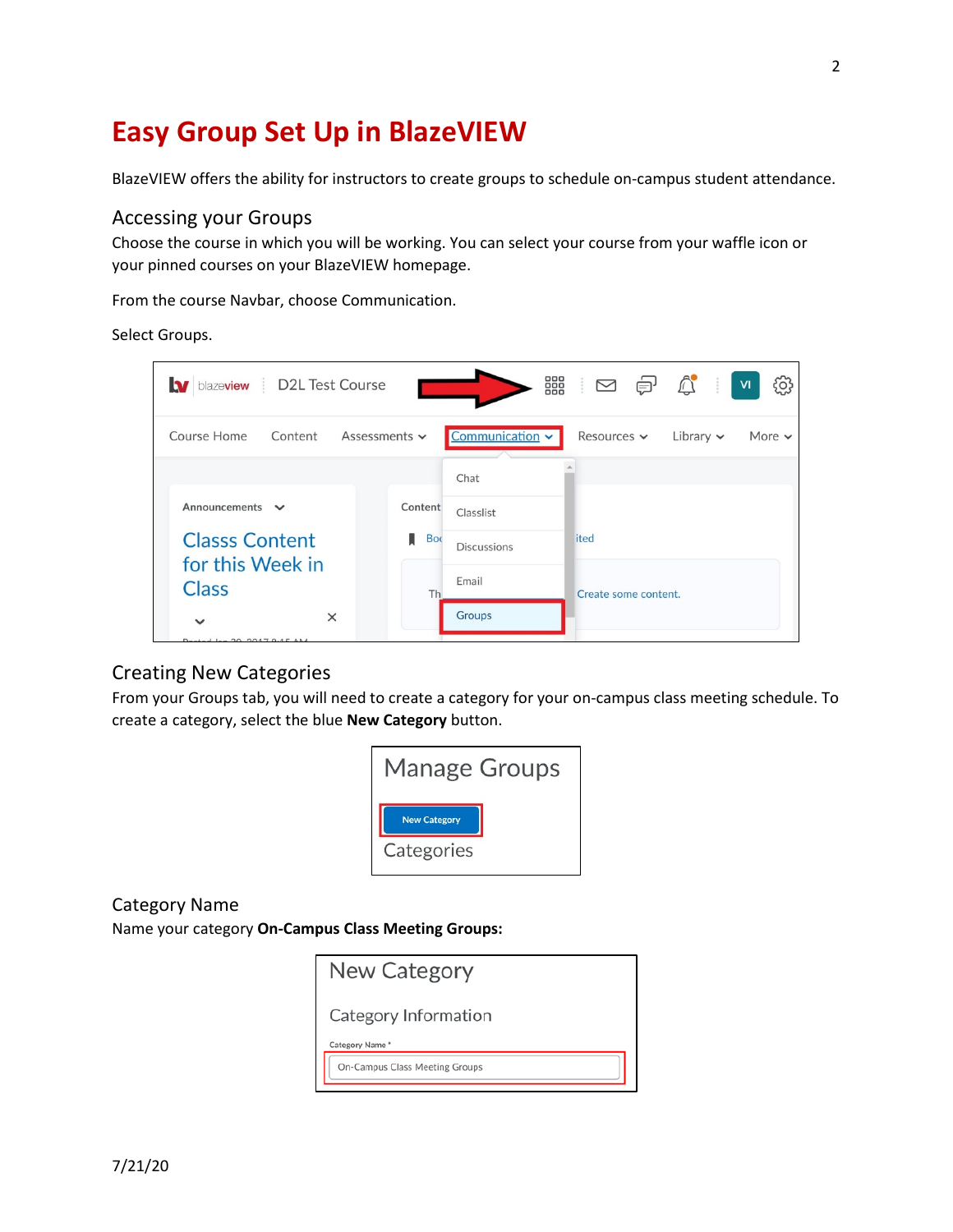#### <span id="page-3-0"></span>**Description**

Utilize the description box to provide information about the category, and instructions, rubrics, videos, pictures, or any other additional information you may want to share with your students.



#### <span id="page-3-1"></span>Enrollment Types

Select **# of Groups** as the **Enrollment Type**. Enter the **Number of Groups** based on the number of days per week the class meets on campus, e.g., for Monday/Wednesday and Tuesday/Thursday set two (2) groups; and for Monday/Wednesday/Friday classes, set three (3) groups.

For this example, we will set up a Monday/Wednesday class and set the Number of Groups to 2.

A Group Prefix is not required and will default to **Group** after saving the settings.

| <b>Enrollment Type</b> |              |  |
|------------------------|--------------|--|
| # of Groups            | $\checkmark$ |  |
| Number of Groups*      |              |  |
| <b>Group Prefix</b>    |              |  |
|                        |              |  |

Under Advanced Properties, select **Auto-enroll new users**. Selecting this option will automatically enroll new students who are added after the group assignments are created. **NOTE**: With this option, group assignments are alternated for every other student in the Classlist. **OPTIONAL**: To further randomize student group assignments, check **Randomize Users in Groups** as well.

To make the description of the groups visible to learners from within their groups, select **Make category and group descriptions visible to group members**.

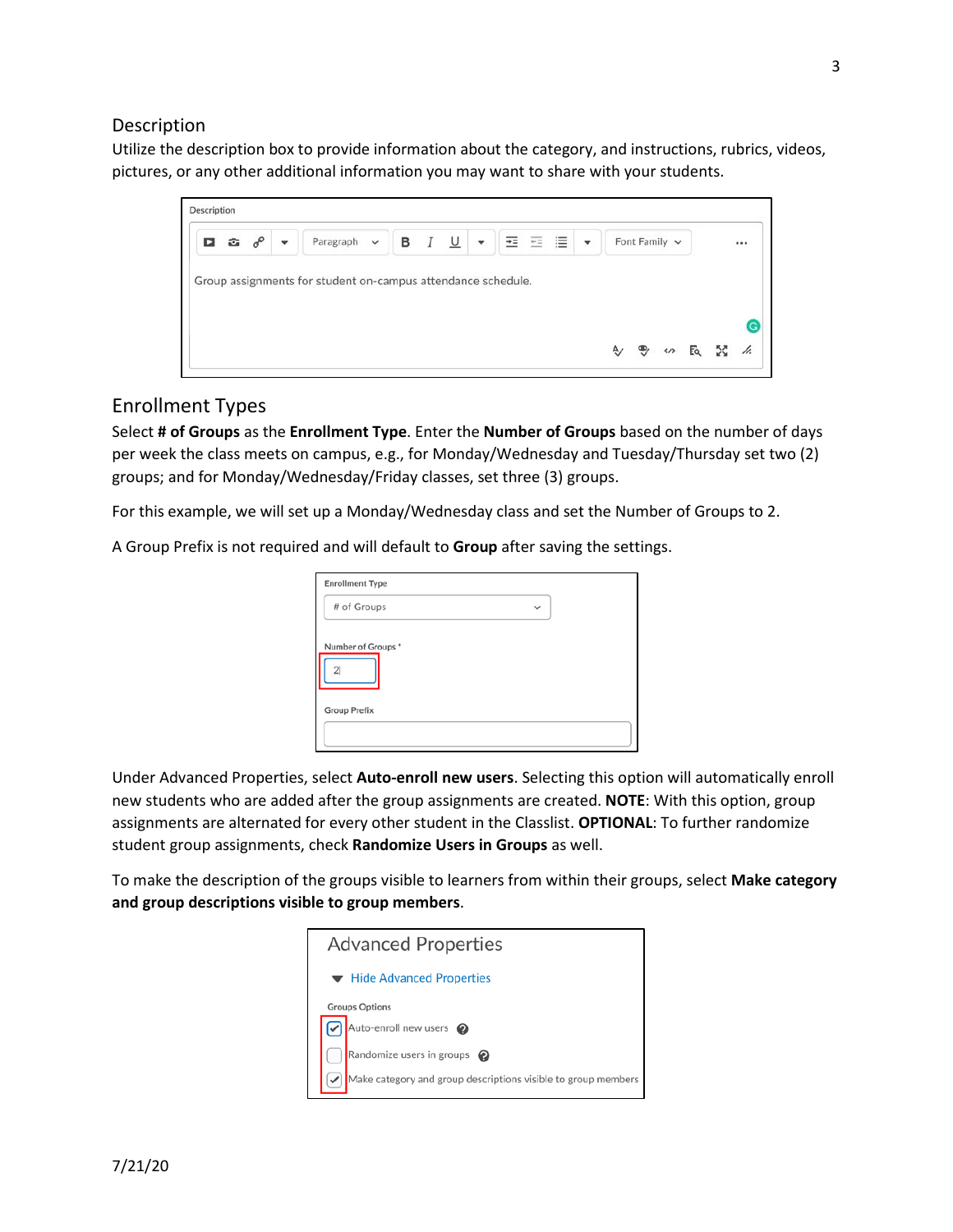### <span id="page-4-0"></span>Optional: Creating the Workspace: Setting up Lockers **NOT REQUIRED FOR CLASSROOM GROUPS**

Use this option when you want students to work together on team assignments or projects. This allows them to upload files and organize their work into shared folders. Once created, groups can access their lockers from the Resources tab at the top of your course. From their locker, students can also email their group.

#### <span id="page-4-1"></span>Finalizing your Groups

Once you are satisfied with your initial group settings, select the blue **Save** button at the bottom of your screen.

| <b>Additional Options</b>                         |  |  |  |  |  |  |
|---------------------------------------------------|--|--|--|--|--|--|
| $\blacktriangleright$ Collapse additional options |  |  |  |  |  |  |
| <b>Create Workspace</b>                           |  |  |  |  |  |  |
| Set up discussion areas $\odot$                   |  |  |  |  |  |  |
| Set up lockers $\bigcirc$                         |  |  |  |  |  |  |
| Set up assignments<br>๏                           |  |  |  |  |  |  |
| File submission                                   |  |  |  |  |  |  |
|                                                   |  |  |  |  |  |  |
| Save<br>Cancel                                    |  |  |  |  |  |  |
|                                                   |  |  |  |  |  |  |

#### <span id="page-4-2"></span>Editing Groups

To change the name of a Group or Groups, click the name of the Group you want to change.

|              | On-Campus Class Meeting Groups v |                                                                                                                |            |                    |        |
|--------------|----------------------------------|----------------------------------------------------------------------------------------------------------------|------------|--------------------|--------|
| $\sum$ Email | <b>Delete</b><br>п               |                                                                                                                |            |                    |        |
|              | Groups                           | Members                                                                                                        | Assignment | <b>Discussions</b> | Locker |
| Ĩ.           | Group 1                          | On-Campus Class Meeting Groups (2) $\vee$<br>Group assignments for student on-campus attendance schedule.<br>8 |            |                    |        |
|              |                                  |                                                                                                                |            |                    |        |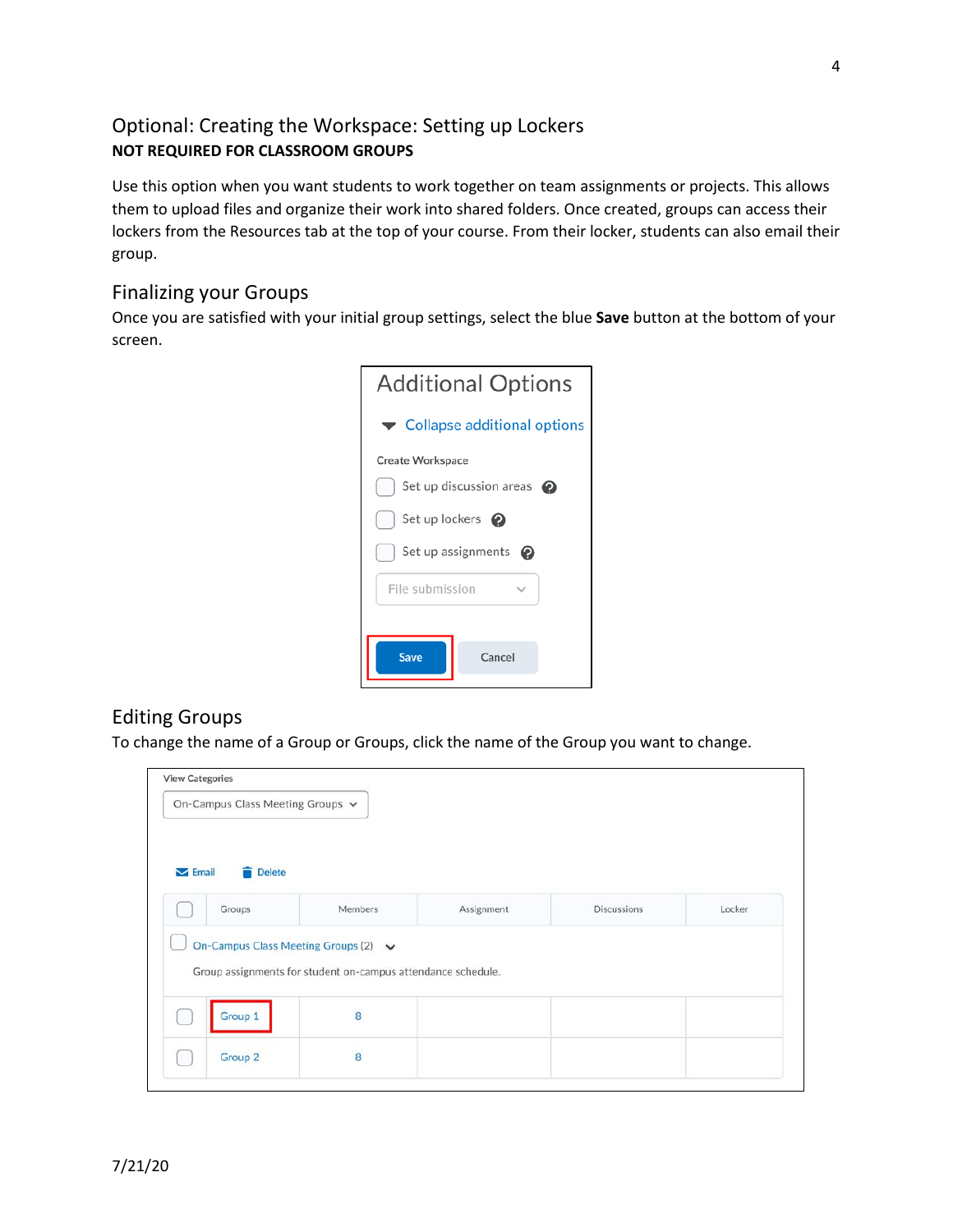Under the Edit Group options, enter the new **Group Name**.

You can enter or edit text in the **Description** field. This information appears under the Group Name on the Manage Groups page.

#### Click the **Save** button.

| <b>Enroll Users</b><br><b>View Enrollment</b>                                                                                                                                                                                                                        |                                                                                                |    |              |                          |                |          |
|----------------------------------------------------------------------------------------------------------------------------------------------------------------------------------------------------------------------------------------------------------------------|------------------------------------------------------------------------------------------------|----|--------------|--------------------------|----------------|----------|
| <b>Edit Group</b>                                                                                                                                                                                                                                                    |                                                                                                |    |              |                          |                |          |
| Group Name*                                                                                                                                                                                                                                                          |                                                                                                |    |              |                          |                |          |
| Monday On-Campus Attendance                                                                                                                                                                                                                                          |                                                                                                |    |              |                          |                |          |
| Group Code*                                                                                                                                                                                                                                                          |                                                                                                |    |              |                          |                |          |
| grp_2076307_1                                                                                                                                                                                                                                                        | $\boldsymbol{\Theta}$                                                                          |    |              |                          |                |          |
| Description<br>в<br>$\underline{\mathsf{U}}$<br>I<br>$\sigma^{\!\mathcal{O}}$<br>Paragraph $\sim$<br>$\blacksquare$<br>$\mathbf{r}$<br>$\overline{\phantom{a}}$<br>$\overline{\phantom{a}}$<br>Students assigned to this group will attend Monday on-campus classes. | 표<br>$\overline{=}$<br>這<br>Font Family $\sim$<br>Font Size $\sim$<br>$\overline{\phantom{a}}$ |    |              | $\overline{\phantom{a}}$ |                | $\cdots$ |
|                                                                                                                                                                                                                                                                      |                                                                                                |    |              |                          |                | e        |
|                                                                                                                                                                                                                                                                      |                                                                                                | Ą, | $\mathbf{P}$ |                          | <b>の 長 器 左</b> |          |
| Cancel<br>Save                                                                                                                                                                                                                                                       |                                                                                                |    |              |                          |                |          |

## <span id="page-5-0"></span>Viewing and Changing Group Enrollments

If a student needs/wants to switch the day of on-campus attendance, you can change his/her enrollment by clicking the selector arrow next to the Category name, **On-Campus Class Meeting Groups,** and selecting **Enroll Users.**

| Groups                                                                     | Members                                                               | Assignment |
|----------------------------------------------------------------------------|-----------------------------------------------------------------------|------------|
| On-Campus Class Meeting Groups (2)<br>Group assignments for student on-cam |                                                                       |            |
|                                                                            | <b>Edit Category</b>                                                  |            |
| Monday On-<br>Campus                                                       | Add Group                                                             |            |
| Attendance                                                                 | <b>Enroll Users</b>                                                   |            |
|                                                                            | Students assigned to this group will attend Monday on-campus classes. |            |
| Wednesday On-                                                              |                                                                       |            |
| Campus                                                                     | 8                                                                     |            |
| Attendance                                                                 |                                                                       |            |
|                                                                            | Students assigned to this group will attend Monday on-campus classes. |            |
|                                                                            |                                                                       |            |